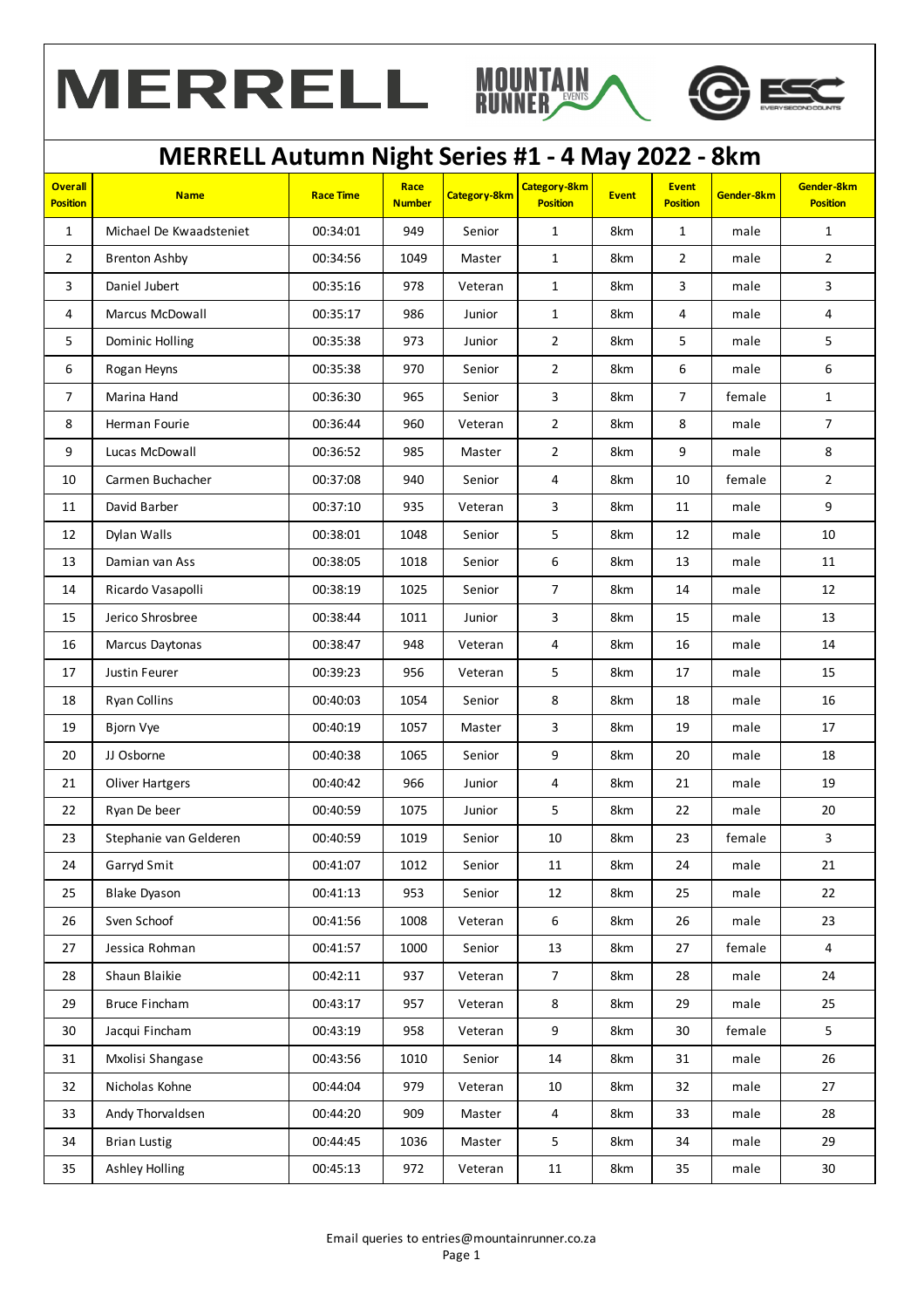





| <b>Overall</b><br><b>Position</b> | <b>Name</b>          | <b>Race Time</b> | Race<br><b>Number</b> | Category-8km | <b>Category-8km</b><br><b>Position</b> | <b>Event</b> | <b>Event</b><br><b>Position</b> | Gender-8km | Gender-8km<br><b>Position</b> |
|-----------------------------------|----------------------|------------------|-----------------------|--------------|----------------------------------------|--------------|---------------------------------|------------|-------------------------------|
| 36                                | Claude Kruyt         | 00:45:22         | 980                   | Veteran      | 12                                     | 8km          | 36                              | male       | 31                            |
| 37                                | Theresa Roos         | 00:45:27         | 1004                  | Veteran      | 13                                     | 8km          | 37                              | female     | $\,6\,$                       |
| 38                                | Richard Kellond      | 00:45:39         | 1072                  | Master       | 6                                      | 8km          | 38                              | male       | 32                            |
| 39                                | Jason Gaskell        | 00:46:14         | 1052                  | Senior       | 15                                     | 8km          | 39                              | male       | 33                            |
| 40                                | Georgia Moir         | 00:46:17         | 993                   | Senior       | 16                                     | 8km          | 40                              | female     | $\overline{7}$                |
| 41                                | <b>Travis Pears</b>  | 00:46:17         | 1053                  | Senior       | 17                                     | 8km          | 41                              | male       | 34                            |
| 42                                | Amica Hallendorff    | 00:46:19         | 964                   | Senior       | 18                                     | 8km          | 42                              | female     | 8                             |
| 43                                | Andre-Ross Louw      | 00:46:43         | 982                   | Senior       | 19                                     | 8km          | 43                              | male       | 35                            |
| 44                                | Ruxandra Huh         | 00:46:46         | 974                   | Senior       | 20                                     | 8km          | 44                              | female     | 9                             |
| 45                                | Neal Saunderson      | 00:47:02         | 1045                  | Veteran      | 14                                     | 8km          | 45                              | male       | 36                            |
| 46                                | Stephen Cowley       | 00:47:03         | 1060                  | Senior       | 21                                     | 8km          | 46                              | male       | 37                            |
| 47                                | Ashley Dawson        | 00:47:11         | 947                   | Senior       | 22                                     | 8km          | 47                              | female     | 10                            |
| 48                                | Kiana Isaacs         | 00:47:49         | 1073                  | Junior       | 6                                      | 8km          | 48                              | female     | 11                            |
| 49                                | Susan Winckworth     | 00:47:56         | 1030                  | Senior       | 23                                     | 8km          | 49                              | female     | 12                            |
| 50                                | Nicci Van der Merwe  | 00:47:57         | 1059                  | Senior       | 24                                     | 8km          | 50                              | female     | 13                            |
| 51                                | Mervin Schnehage     | 00:48:12         | 1007                  | Veteran      | 15                                     | 8km          | 51                              | male       | 38                            |
| 52                                | Jonathan Dugas       | 00:48:21         | 951                   | Veteran      | 16                                     | 8km          | 52                              | male       | 39                            |
| 53                                | Lara Dugas           | 00:48:21         | 952                   | Veteran      | 17                                     | 8km          | 53                              | female     | 14                            |
| 54                                | Raymond Ellis        | 00:48:50         | 954                   | Veteran      | 18                                     | 8km          | 54                              | male       | 40                            |
| 55                                | Dale Hunt            | 00:48:59         | 976                   | Senior       | 25                                     | 8km          | 55                              | male       | 41                            |
| 56                                | Ash Heese            | 00:49:07         | 968                   | Senior       | 26                                     | 8km          | 56                              | female     | 15                            |
| 57                                | <b>Stuart Walton</b> | 00:49:24         | 1028                  | Senior       | 27                                     | 8km          | 57                              | male       | 42                            |
| 58                                | Kate Meiring         | 00:50:28         | 988                   | Veteran      | 19                                     | 8km          | 58                              | female     | 16                            |
| 59                                | pamela allen         | 00:50:30         | 932                   | Veteran      | $20\,$                                 | 8km          | 59                              | female     | 17                            |
| 60                                | Adrian Moisey        | 00:50:39         | 994                   | Senior       | 28                                     | 8km          | 60                              | male       | 43                            |
| 61                                | Samantha Frost       | 00:50:42         | 961                   | Senior       | 29                                     | 8km          | 61                              | female     | 18                            |
| 62                                | Alice Womersley      | 00:50:47         | 1031                  | Senior       | 30                                     | 8km          | 62                              | female     | 19                            |
| 63                                | <b>Tracey Cowley</b> | 00:51:00         | 1061                  | Veteran      | 21                                     | 8km          | 63                              | female     | 20                            |
| 64                                | Aj Adams             | 00:51:16         | 1074                  | Junior       | $\overline{7}$                         | 8km          | 64                              | male       | 44                            |
| 65                                | Peta Chennells       | 00:51:41         | 943                   | Veteran      | 22                                     | 8km          | 65                              | female     | 21                            |
| 66                                | Dom Chennells        | 00:51:42         | 942                   | Veteran      | 23                                     | 8km          | 66                              | male       | 45                            |
| 67                                | paul merifield       | 00:51:44         | 989                   | Veteran      | 24                                     | 8km          | 67                              | male       | 46                            |
| 68                                | Doug Olsson          | 00:51:51         | 1070                  | Veteran      | 25                                     | 8km          | 68                              | male       | 47                            |
| 69                                | Eugene Webb          | 00:51:51         | 922                   | Veteran      | 26                                     | 8km          | 69                              | male       | 48                            |
| 70                                | Morgan Cook          | 00:52:01         | 944                   | Senior       | 31                                     | 8km          | 70                              | female     | 22                            |
|                                   |                      |                  |                       |              |                                        |              |                                 |            |                               |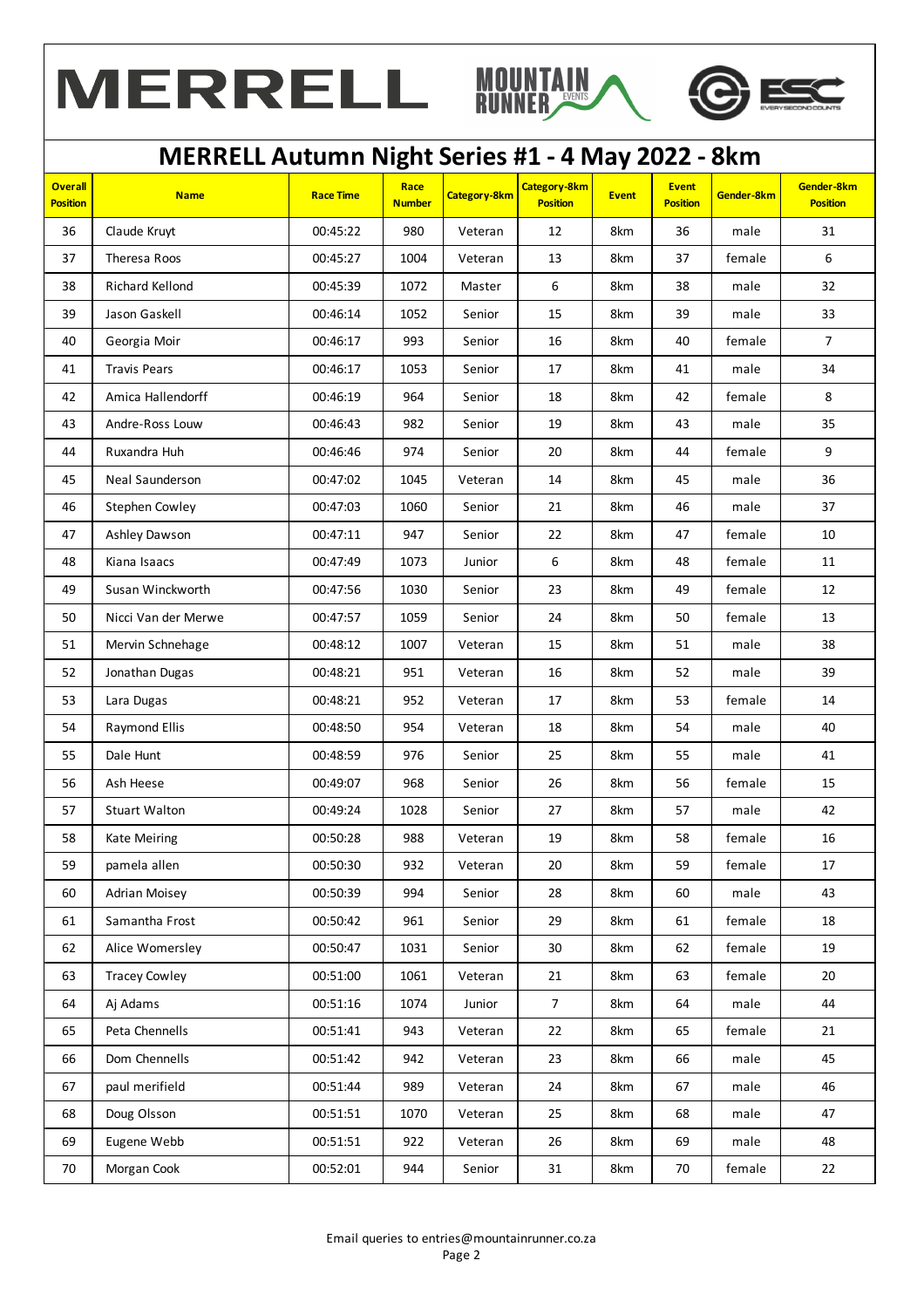





| <b>Overall</b><br><b>Position</b> | <b>Name</b>                  | <b>Race Time</b> | Race<br><b>Number</b> | <b>Category-8km</b> | <b>Category-8km</b><br><b>Position</b> | <b>Event</b> | <b>Event</b><br><b>Position</b> | Gender-8km | Gender-8km<br><b>Position</b> |
|-----------------------------------|------------------------------|------------------|-----------------------|---------------------|----------------------------------------|--------------|---------------------------------|------------|-------------------------------|
| 71                                | JeanneMari Terblanche        | 00:52:05         | 1071                  | Senior              | 32                                     | 8km          | 71                              | female     | 23                            |
| 72                                | Marika Smuts (Nel)           | 00:52:06         | 1013                  | Senior              | 33                                     | 8km          | 72                              | female     | 24                            |
| 73                                | Phillip Ablort-Morgan        | 00:52:30         | 931                   | Senior              | 34                                     | 8km          | 73                              | male       | 49                            |
| 74                                | Katharine Michaud            | 00:52:45         | 991                   | Senior              | 35                                     | 8km          | 74                              | female     | 25                            |
| 75                                | Lucie Barber                 | 00:52:52         | 936                   | Veteran             | 27                                     | 8km          | 75                              | female     | 26                            |
| 76                                | Juanita Lategan              | 00:52:59         | 1062                  | Senior              | 36                                     | 8km          | 76                              | female     | 27                            |
| 77                                | Courtney Botha               | 00:53:05         | 938                   | Senior              | 37                                     | 8km          | 77                              | female     | 28                            |
| 78                                | <b>Trevor McLeanAnderson</b> | 00:53:11         | 1043                  | Master              | $\overline{7}$                         | 8km          | 78                              | male       | 50                            |
| 79                                | <b>Tony Mills</b>            | 00:53:41         | 992                   | Senior              | 38                                     | 8km          | 79                              | male       | 51                            |
| 80                                | Sebastian Worthington-Fitnum | 00:53:51         | 1063                  | Senior              | 39                                     | 8km          | 80                              | male       | 52                            |
| 81                                | Tamsin van Vlaanderen        | 00:54:26         | 1022                  | Veteran             | 28                                     | 8km          | 81                              | female     | 29                            |
| 82                                | Christopher Schnehage        | 00:54:32         | 1006                  | Master              | 8                                      | 8km          | 82                              | male       | 53                            |
| 83                                | Esti Louw                    | 00:55:15         | 1035                  | Senior              | 40                                     | 8km          | 83                              | female     | 30                            |
| 84                                | Michael Bowen                | 00:55:16         | 939                   | Veteran             | 29                                     | 8km          | 84                              | male       | 54                            |
| 85                                | Keavine Jordan               | 00:55:31         | 1076                  | Junior              | 8                                      | 8km          | 85                              | male       | 55                            |
| 86                                | Jacqueline Womersley         | 00:55:31         | 1032                  | Senior              | 41                                     | 8km          | 86                              | female     | 31                            |
| 87                                | Roxie Varkevisser            | 00:55:58         | 1024                  | Senior              | 42                                     | 8km          | 87                              | female     | 32                            |
| 88                                | Kerry van Niekerk            | 00:56:52         | 1039                  | Senior              | 43                                     | 8km          | 88                              | female     | 33                            |
| 89                                | Miekie Treurnicht            | 00:57:32         | 1017                  | Senior              | 44                                     | 8km          | 89                              | female     | 34                            |
| 90                                | Adam Walker                  | 00:57:33         | 1026                  | Veteran             | 30                                     | 8km          | 90                              | male       | 56                            |
| 91                                | Romy Moll                    | 00:57:35         | 995                   | Senior              | 45                                     | 8km          | 91                              | female     | 35                            |
| 92                                | elize van staden             | 00:57:38         | 1021                  | Veteran             | 31                                     | 8km          | 92                              | female     | 36                            |
| 93                                | <b>Brett Schultz</b>         | 00:58:16         | 1009                  | Master              | 9                                      | 8km          | 93                              | male       | 57                            |
| 94                                | Clare Naude-Blackburn        | 00:58:17         | 996                   | Senior              | 46                                     | 8km          | 94                              | female     | 37                            |
| 95                                | Loren Westoby                | 00:59:24         | 1029                  | Senior              | 47                                     | 8km          | 95                              | female     | 38                            |
| 96                                | <b>Nicolette Furness</b>     | 00:59:33         | 963                   | Veteran             | 32                                     | 8km          | 96                              | female     | 39                            |
| 97                                | <b>KEVERN Furness</b>        | 00:59:34         | 962                   | Veteran             | 33                                     | 8km          | 97                              | male       | 58                            |
| 98                                | Michelle Walton              | 01:01:31         | 1027                  | Veteran             | 34                                     | 8km          | 98                              | female     | 40                            |
| 99                                | Pascalle Ortlepp             | 01:02:14         | 1040                  | Senior              | 48                                     | 8km          | 99                              | female     | 41                            |
| 100                               | Carmen Ashby                 | 01:02:37         | 934                   | Veteran             | 35                                     | 8km          | 100                             | female     | 42                            |
| 101                               | Sarah Flinn-Campbell         | 01:02:38         | 959                   | Senior              | 49                                     | 8km          | 101                             | female     | 43                            |
| 102                               | Shelby Andrew                | 01:05:03         | 933                   | Senior              | 50                                     | 8km          | 102                             | female     | 44                            |
| 103                               | Georgina van Heerden         | 01:05:03         | 1020                  | Senior              | 51                                     | 8km          | 103                             | female     | 45                            |
| 104                               | Cheryl Petersen              | 01:05:11         | 997                   | Master              | 10                                     | 8km          | 104                             | female     | 46                            |
| 105                               | Arlene Addison               | 01:12:49         | 1044                  | Master              | 11                                     | 8km          | 105                             | female     | 47                            |